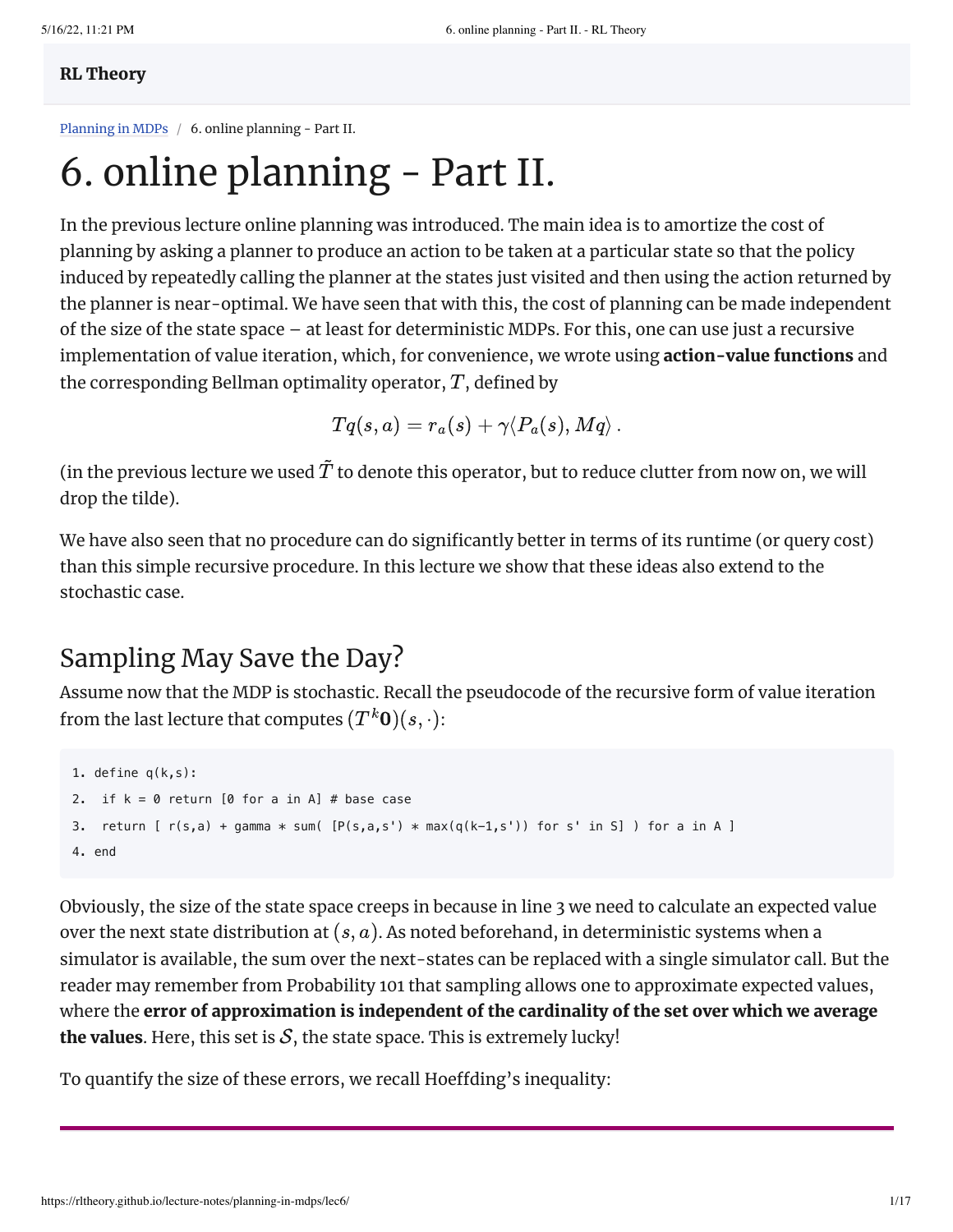**Lemma (Hoeffding's Inequality):** Given  $m$  independent, identically distributed (i.i.d.) random variables that take values in the  $[0,1]$  interval, for any  $0\leq \zeta < 1$ , with probability at least  $1-\zeta$  it holds that

$$
\left|\frac{1}{m}\sum_{i=1}^m X_i - \mathbb{E}[X_1]\right| \leq \sqrt{\frac{\log \frac{2}{\zeta}}{2m}}.
$$

Letting  $S_1',\ldots, S_m' \stackrel{\text{i.i.d.}}{\sim} P_a(s)$  for some state-action pair  $(s,a)$  and  $v:S\to [0,v_{\max}],$  by this result, for any  $0 \leq \zeta < 1,$  with probability  $1-\zeta,$ 

$$
\left|\frac{1}{m}\sum_{i=1}^m v(S_i') - \langle P_a(s), v\rangle\right| \leq v_{\text{max}}\sqrt{\frac{\log\frac{2}{\zeta}}{2m}}.\tag{1}
$$

This suggests the following approach: For **each** state action pair  $(s,a)$  draw  $S'_1,\ldots, S'_m \stackrel{\rm i.i.d.}{\sim} P_a(s)$  and store it in a list  $C(s, a).$  Then, whenever for some function  $v$  we need the value of  $\langle P_a(s), v\rangle,$  just use the sample average

<span id="page-1-0"></span>
$$
\frac{1}{m}\sum_{s'\in C(s,a)}v(s')\,.
$$

Plugging this approximation into our previous pseudocode gives the following new code:

```
1. define q(k,s):
2. if k = 0 return [0 for a in A] # base case
3. return [ r(s,a) + gamma/m * sum( [max(q(k-1,s')) for s' in C(s,a)] ) for a in A ]
4. end
                                                                                      \left|\frac{1}{m}\sum_{i=1}X_i - \mathbb{E}[X_1]\right| \leq \sqrt{\frac{\log \zeta}{2m}}.<br>
some state-action pair (s, a) and v :<br>
y1 − \zeta,<br>
\sum_{i=1}^{m}v(S_i') - \langle P_a(s), v \rangle \leq v_{\text{max}}\sqrt{\frac{\log \zeta}{2}}<br>
ach: For each state action pair (s, a)<br>
enever for some functio
```
The total runtime of this function is now  $O((m\mathrm{A})^{k+1}).$  What is important is that this will give us a compute time independent of the size of the state space as long as we can show that  $m$  can be set independently of S while meeting our target for the suboptimality of the induced policy.

This pseudocode sweeps under the rug on who creates the lists  $C(s, a)$  and when? A simple and effective approach is to use "lazy evaluation" (or memoization): Create  $C(s,a)$  at the first time it is needed (and do not create it otherwise). An alternative to the approach we follow here is to avoid storing these lists and just create them on demand. Both procedures are valid, but we will stick to the procedure that creates the lists only once and will comment on the other approach at the end in the notes.  $\left| \frac{1}{m} \sum_{i=1}^{n} v(S'_i) - \langle P_a(s), v \rangle \right| \leq v_{\text{max}} \sqrt{\frac{n \omega_{\zeta}}{2m}}.$  (1)<br>
approach: For each state action pair  $(s, a)$  draw  $S'_1, \ldots, S'_m \stackrel{\text{i.i.d.}}{\sim} P_a(s)$  and<br>
any noach: For each state action pair  $(s, a)$  draw  $S'_1, \ldots, S'_m$ 

# Good Action-Value Approximations Suffice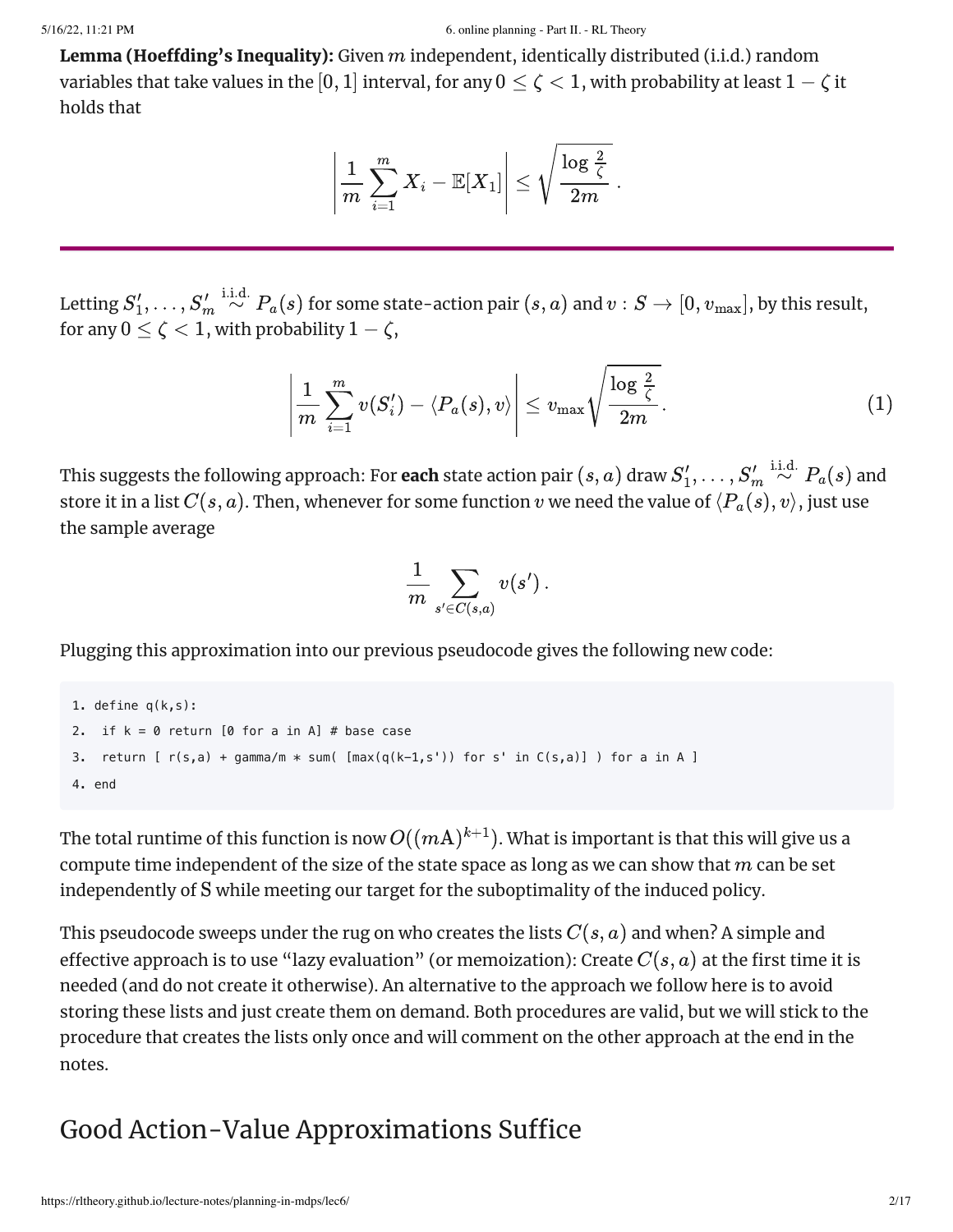As a first step towards understanding the strength and weaknesses of this approach, let us define  $\hat{T}: \mathbb{R}^{\mathcal{S} \times \mathcal{A}} \rightarrow \mathbb{R}^{\mathcal{S} \times \mathcal{A}}$  by

$$
(\hat{T}q)(s,a) = r_a(s) + \frac{\gamma}{m}\sum_{s' \in C(s,a)} \max_{a' \in \mathcal{A}} q(s',a')\,.
$$

With the help of this definition, when called with state  $s=s_0,$  the planner computes

$$
A = \arg\max_{a \in \mathcal{A}} \underbrace{(\hat{T}^H \mathbf{0})(s_0, a)}_{Q_H(s_0, a)},
$$

The conciseness of this formulae, if anything, must please everyone!

Let us now turn to the question of whether the policy  $\hat{\pi}$  induced by this planners is a good one. We start with a lemma that parallels our earlier result that bounded the suboptimality of a policy that is greedy w.r.t. a function over the states as a function of how well the function approximates the optimal value function. To state the lemma, we need the analog of optimal value functions but with action values. exact that is the strengthenes<br>for the strengthenes includes the strength and section-to-section this suppress b, between<br>the strengthenes of the strengthenes of the strengthenes of the suppress b, between<br>the strength of

Define Suboptimality of  $\epsilon$ -optimizing policies

$$
q^*(s,a) = r_a(s) + \gamma \langle P_a(s), v^*\rangle\,.
$$

We call this function  $q^*$  the **optimal action-value function** (in our MDP). The function  $q^*$  is easily seen to satisfy  $Mq^*=v^*$  and thus also  $q^*=Tq^*.$  The promised lemma is as follows:

<span id="page-2-0"></span>**Lemma (Policy error bound - I.):** Let  $\pi$  be a memoryless policy and choose a function  $q: \mathcal{S} \times \mathcal{A} \to \mathbb{R}$ and  $\epsilon \geq 0$ . Then, the following hold:

- $1$  If  $\pi$  is  $\epsilon$ -**optimizing** in the sense that  $\sum_a \pi(a|s)q^*(s,a) \ge v^*(s) \epsilon$  holds for every state  $s \in \mathcal{S}$ then  $\pi$  is  $\epsilon/(1-\gamma)$  suboptimal:  $v^\pi \ge \overline{v^*} - \frac{\epsilon}{1-\gamma} \mathbf{1}$  .
- $_2$  If  $\pi$  is greedy with respect to  $q$  then  $\pi$  is  $2\epsilon$ -optimizing with  $\epsilon = \|q-q^*\|_\infty$  and thus

$$
v^\pi \geq v^* - \frac{2\|q-q^*\|_\infty}{1-\gamma}\mathbf{1}\,.
$$

For the proof, which is partially left to the reader, we need to introduce a bit more notation. In particular, for a memoryless policy, define the operator  $M_\pi : \mathbb{R}^{\mathcal{S} \times \mathcal{A}} \rightarrow \mathbb{R}^\mathcal{S}$ :

$$
(M_\pi q)(s) = \sum_{a \in \mathcal{A}} \pi(a|s) q(s,a)\,, \qquad (q \in \mathbb{R}^{\mathcal{S} \times \mathcal{A}}, \,\, s \in \mathcal{S}).
$$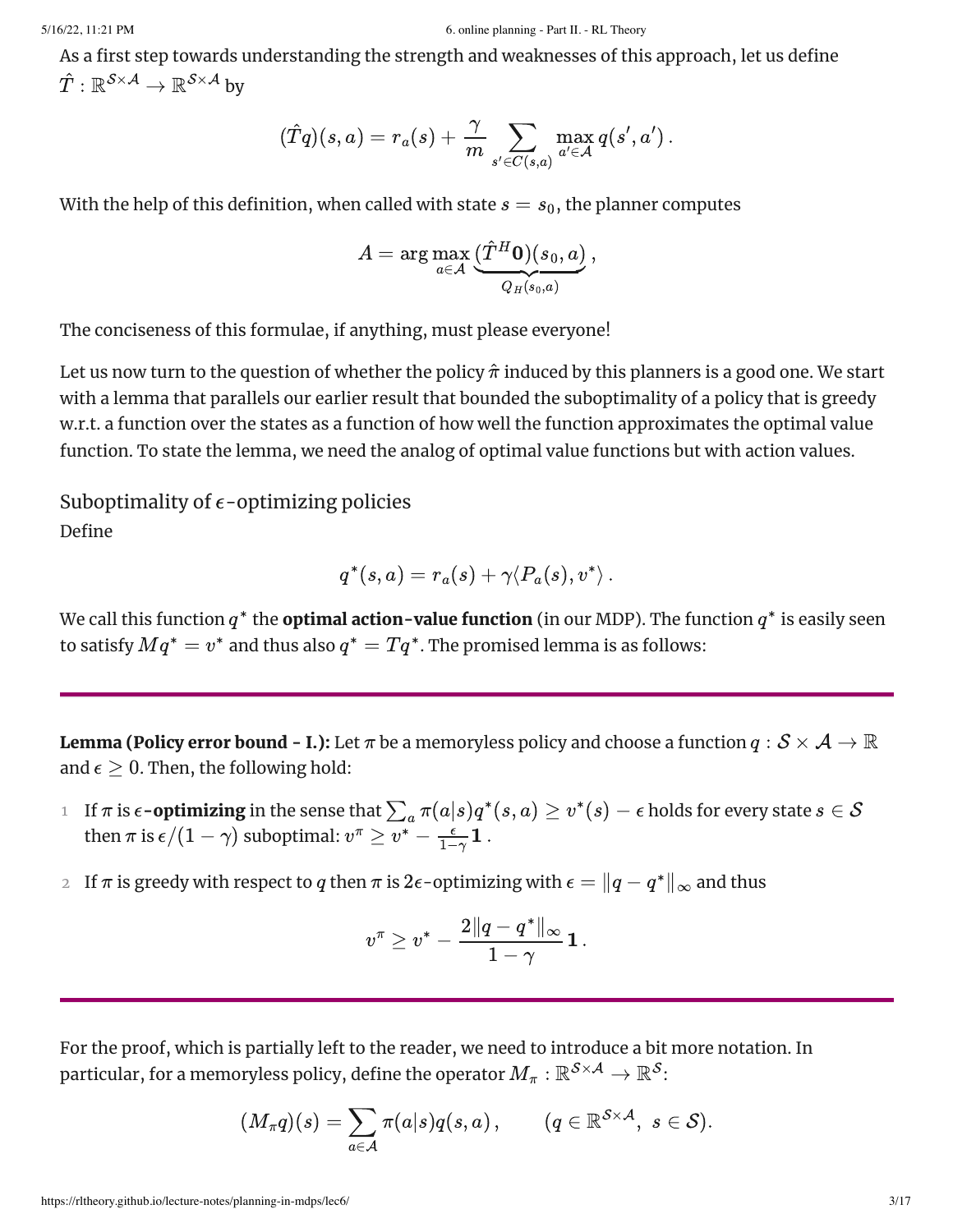With the help of this operator the condition that  $\pi$  is greedy with respect to  $q$  can be written as

$$
M_{\pi}q=Mq\,.
$$

Further, the second claim of the lemma can be stated in the more concise form  $M_\pi q^* \geq v^* - 2\epsilon \mathbf{1}$ .<br>For future reference, we will also find it useful to define  $P_\pi : \mathbb{R}^{\mathcal{S} \times \mathcal{A}} \to \mathbb{R}^{\mathcal{S} \times \mathcal{A}}$ : For future reference, we will also find it useful to define  $P_\pi: \mathbb{R}^{\mathcal{S} \times \mathcal{A}} \to \mathbb{R}^{\mathcal{S} \times \mathcal{A}}$ :

$$
P_\pi=PM_\pi\,.
$$

Note that here we abused notation as  $P_\pi$  has already been used to denote the operator that maps functions of the states to functions of the state. From the context, the meaning of  $P_\pi$  will always be clear.

Proof: The first part of the proof is standard and is left to the reader. For the second part note that

$$
M_\pi q^* \geq M_\pi (q-\epsilon \mathbf{1}) = M_\pi q - \epsilon \mathbf{1} = Mq - \epsilon \mathbf{1} \geq M(q^*-\epsilon \mathbf{1}) - \epsilon \mathbf{1} = Mq^* - 2\epsilon \mathbf{1} = v^* - 2\epsilon \mathbf{1} \, .
$$

Then use the first part.

#### Suboptimality of almost  $\epsilon$ -optimizing policies

■

There are two issues that need to be taken care of. One is that the planner is randomizing when computing the values  $Q_H(s_0,\cdot)$ . What happens when the random next states obtained from the simulator are not "representative"? We cannot expect the outcome of this randomized computation to be precise! Indeed, the best we can expect is that the outcome is "accurate" with some probability, hopefully close to one. In fact, from Hoeffding's inequality, we see that if we want to achieve small errors in the computation for some target probability, we need to increase the sample size. But Hoeffding's inequality, in all cases, allows errors which are uncontrolled on some failure event.

All in all, the best we can hope for is that with each call,  $Q_H(s_0,\cdot)$  is a good approximation to  $q^*(s_0,\cdot)$ outside of some "failure event"  ${\mathcal F}$  whose probability we will control separately. Let us say the probability of  ${\mathcal F}$  is at most  $\zeta$ :

<span id="page-3-0"></span>
$$
\mathbb{P}_{s_0}(\mathcal{F}) \leq \zeta.
$$

Here,  $\mathbb{P}_{s_0}$  denotes the probability measure induced by the interaction of the planner and the MDP simulator on an appropriate probability space. We will choose  ${\cal F}$  so that on  ${\cal F}^c$ , the complementer of  ${\cal F}$ (a "good" event), it holds that

$$
\delta_H = \|Q_H(s_0,\cdot)-q^*(s_0,\cdot)\|_\infty \leq \epsilon\,.
$$

Then, on  $\mathcal{F}^c$ ,

$$
q^*(s_0,A)\geq Q_H(s_0,A)-\epsilon=\max_a Q_H(s_0,a)-\epsilon\geq \max_a (q^*(s_0,a)-\epsilon)-\epsilon=v^*(s_0)-2\epsilon\,.
$$

That is, on the good event  $\mathcal{F}^c$ , the action  $A$  returned by the planner is  $2\epsilon$  optimizing at state  $s_0.$ 

Let  $\hat{\pi}(a|s_0)$  denote the probability that action  $A$  returned by the planner is  $a$ :  $\hat{\pi}(a|s_0) = \mathbb{P}_{s_0} (A = a).$ Then,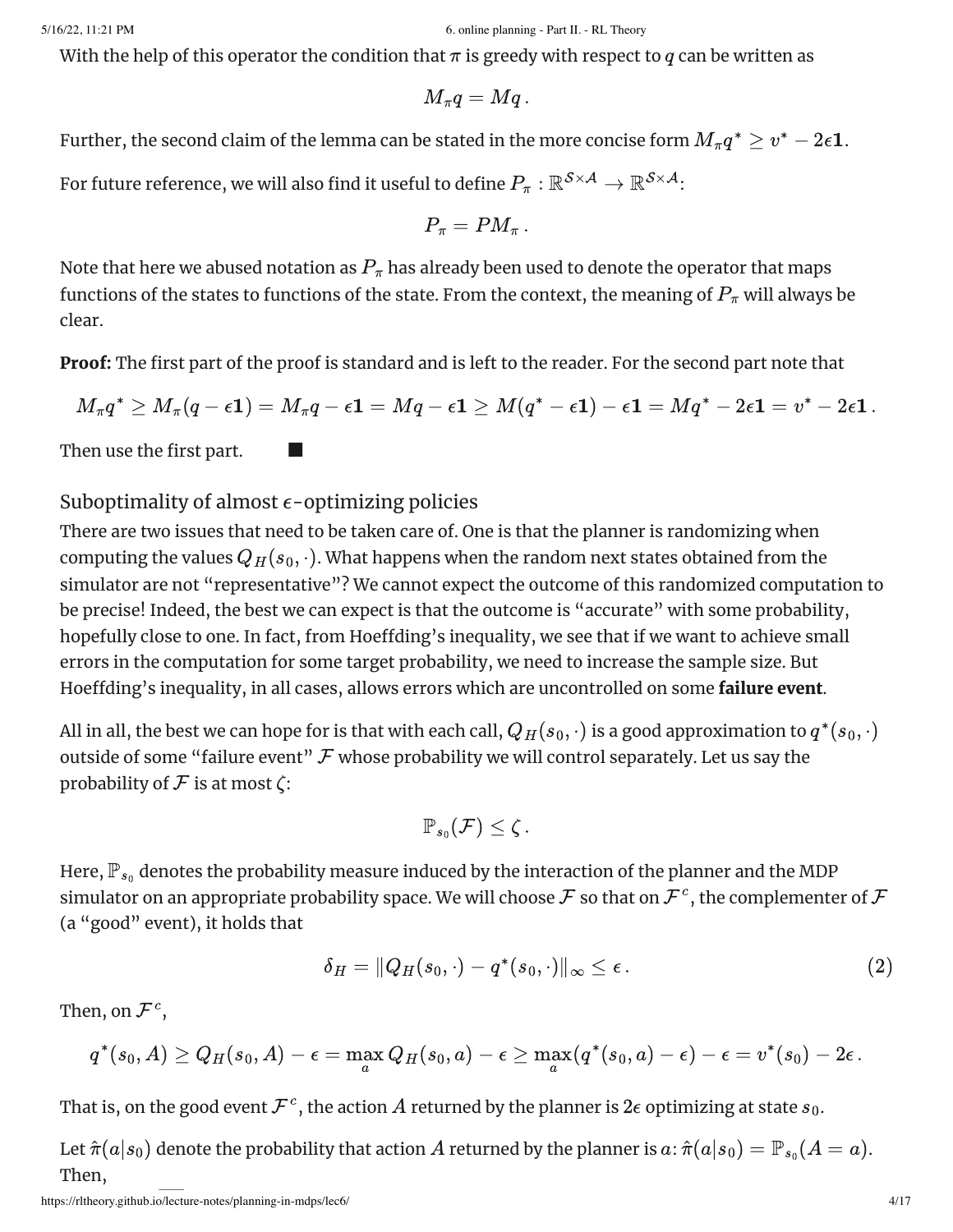$$
\begin{aligned} & \sum_a \hat{\pi}(a|s_0) \mathbb{I}(q^*(s_0,a) \geq v^*(s_0) - 2\epsilon) \\ & = \mathbb{P}_{s_0}(q^*(s_0,A) \geq v^*(s_0) - 2\epsilon) \\ & = \mathbb{P}_{s_0}(q^*(s_0,A) \geq v^*(s_0) - 2\epsilon, \mathcal{F}^c) + \mathbb{P}_{s_0}(q^*(s_0,A) \geq v^*(s_0) - 2\epsilon, \mathcal{F}) \\ & \geq \mathbb{P}_{s_0}(q^*(s_0,A) \geq v^*(s_0) - 2\epsilon, \mathcal{F}^c) \\ & = \mathbb{P}_{s_0}(\mathcal{F}^c) \\ & \geq 1 - \zeta\,. \end{aligned}
$$

In words, with probability at least  $1-\zeta,$   $\hat{\pi}$  chooses  $2\epsilon$ -optimizing actions: The policy is  ${\rm almost}\ 2\epsilon$ - $\bf{optimizing}$ . While this is not as good as always choosing  $2\epsilon$ -optimizing actions, we expect that as  $\zeta \to 0$  the difference in performance between  $\hat{\pi}$  and a policy that always chooses  $2\epsilon$ -optimizing actions disappears because performance is expected to depend on action probabilities in a **continuous** fashion. The next lemma makes this precise:

**Lemma (Policy error bound II):** Let  $\zeta \in [0, 1]$ ,  $\pi$  be a memoryless policy that selects  $\epsilon$ -optimizing actions with probability at least  $1-\zeta$  in each state. Then,

<span id="page-4-0"></span>
$$
v^\pi \geq v^* - \frac{\epsilon + 2\zeta \|q^*\|_\infty}{1-\gamma} \mathbf{1} \, .
$$

**Proof:** By Part 1 of the [previous](https://rltheory.github.io/lecture-notes/planning-in-mdps/lec6#lem:averror) lemma, it suffices to show that  $\pi$  is  $\epsilon + 2\zeta\|q^*\|_\infty$ -optimizing in every state. This follows from algebra and is left to the reader. ■

### Error control

What remains is to show that with high probability, the error  $\delta_H$ , defined in  $(2)$  is small. Intuitively,  $\hat{T} \approx T$ . To firm up this intuition, we may note that for any fixed  $q \in \mathbb{R}^{\mathcal{S} \times \mathcal{A}}$  function over the stateaction pairs such that  $\|q\|_\infty\leq\frac1{1-\gamma}$  and for any fixed  $(s,a)\in\mathcal{S}\times\mathcal{A}$ , by Eq.  $(1)$  and the choice of the sets  $\mathcal{C}(s, a),$  with probability  $1-\overline{\zeta},$ 

$$
|\hat{T}q(s,a) - Tq(s,a)| = \gamma \left| \frac{1}{m} \sum_{s' \in C(s,a)} v(s') - \langle P_a(s), v \rangle \right| \leq \gamma ||q||_{\infty} \sqrt{\frac{\log \frac{2}{\zeta}}{2m}}
$$
  

$$
\leq \frac{\gamma}{1-\gamma} \sqrt{\frac{\log \frac{2}{\zeta}}{2m}} =: \Delta(\zeta, m),
$$
  
(3)  
previty, we introduced  $v = Mq$  in the above formula.  
mds  
  
*is/lecture-notes/planning-in-maps/lec6/*

where, for brevity, we introduced  $v=Mq$  in the above formula.

Union bounds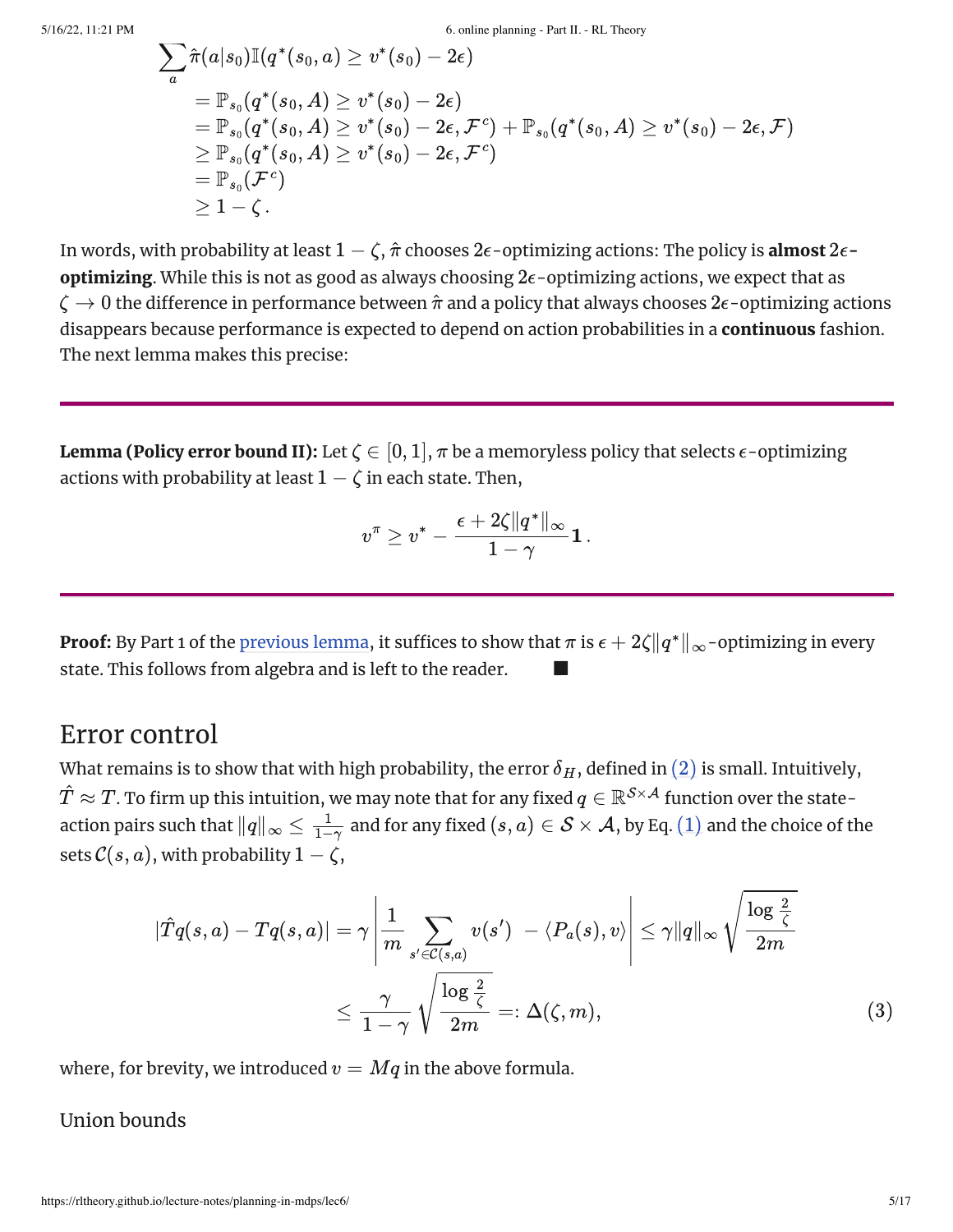So we know that for any *fixed* state-action pair  $(s, a)$ , outside of a low probability event,  $(\hat{T}q)(s, a)$  is close to  $(Tq)(s,a)$ . But can we conclude from this that, outside of *some* low probability event,  $(\hat{T}q)(s, a)$  is close to  $(Tq)(s, a)$  everywhere?

To answer this question, it will be easier to turn it around and just try to come up with some event that, on the one hand, has low probability, while, in the other hand, outside of this event,  $(\hat{T}q)(s, a)$  is close to  $(Tq)(s, a)$  regardless of  $(s, a)$ .

Denoting by  $\mathcal{E}(s, a)$  the event when  $(\hat{T}q)(s, a)$  is *not* close to  $(Tq)(s, a),$  i.e.,

$$
\mathcal{E}(s,a) = \left\{ |(\hat{T}q)(s,a) - (Tq)(s,a)| > \Delta(\zeta,m) \right\},
$$

it is clear that if  $\mathcal{E} = \cup_{(s,a)} \mathcal{E}(s,a)$  then outside of  $\mathcal{E},$  none of  $\mathcal{E}(s,a)$  holds and hence

$$
\max_{(s,a)\in\mathcal{S}\times\mathcal{A}}|(\hat{T}q)(s,a)-(Tq)(s,a)|\leq\Delta(\zeta,m)\,.
$$

But how large can the probability of  ${\cal E}$  be? For this, recall the following elementary result, which follows directly from the properties of measures:

**Lemma (Union [Bound\)](https://en.wikipedia.org/wiki/Boole%27s_inequality):** For any probability measure  $\mathbb P$  and any countable sequence of events  $A_1, A_2, \ldots$  of the underlying measurable space,

$$
\mathbb{P}\left( \cup_i A_i \right) \leq \sum_i \mathbb{P}(A_i).
$$

By this result, using that  $\mathcal{S} \times \mathcal{A}$  is finite,

$$
\mathbb{P}(\mathcal{E}) \leq \sum_{(s,a) \in \mathcal{S} \times \mathcal{A}} \mathbb{P}(\mathcal{E}(s,a)) \leq \text{SA}\zeta\,.
$$

If we want this probability to be  $0\leq\zeta'\leq 1,$  we can set  $\zeta=\frac{\zeta'}{\rm SA}$  and conclude that with probability

$$
1 - \zeta', \text{ for any state-action pair } (s, a) \in \mathcal{S} \times \mathcal{A},
$$

$$
|(\hat{T}q)(s, a) - (Tq)(s, a)| \leq \Delta \left(\frac{\zeta'}{\text{SA}}, m\right) = \frac{\gamma}{1 - \gamma} \sqrt{\frac{\log \frac{2\text{SA}}{\zeta'}}{2m}} \,. \tag{4}
$$

The following diagram summarizes the idea of union bounds: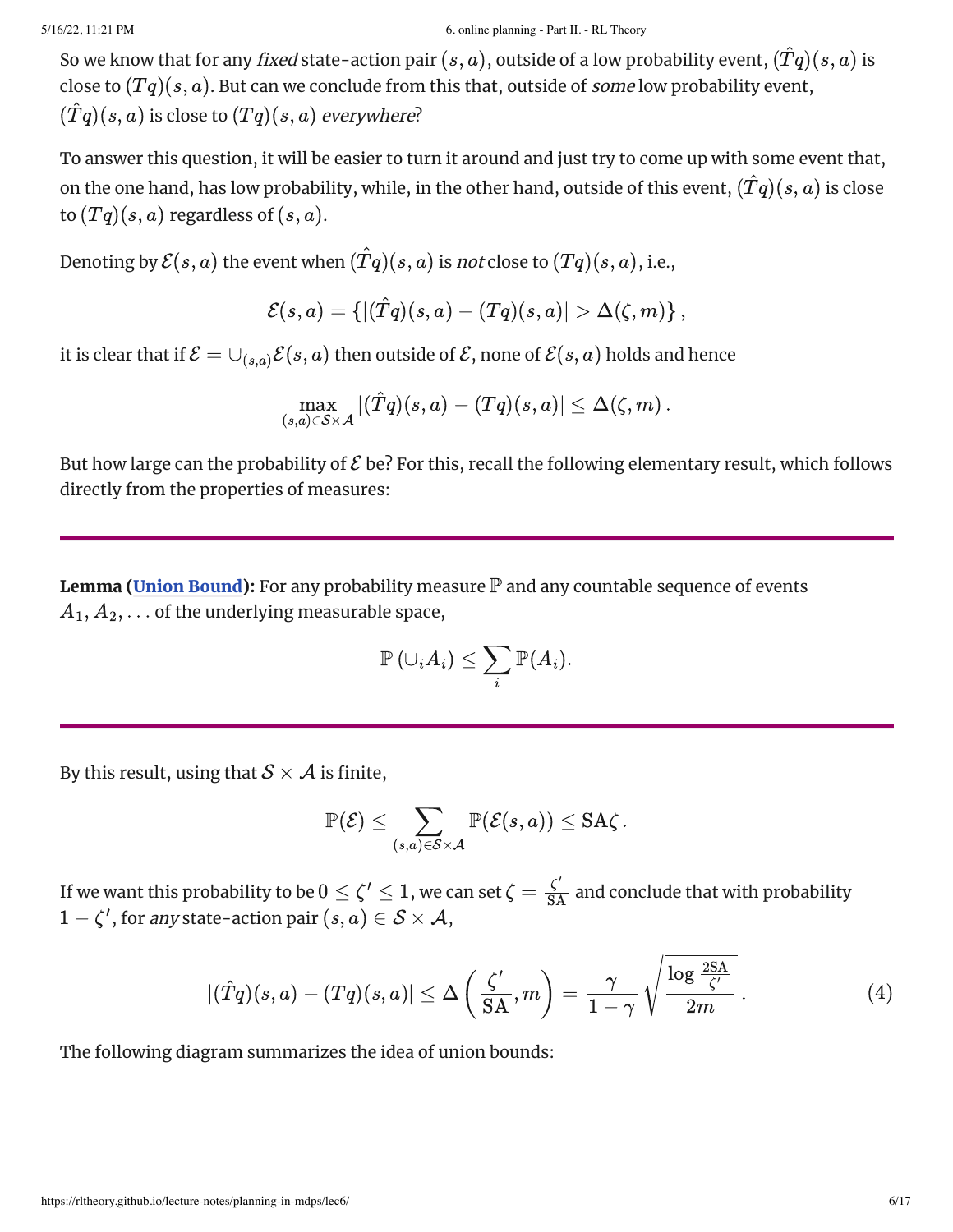

To control the error of some bad event happening, we can break the the bad event into a number of elementary parts. By controlling the probability of each such part, we can control the probability of the bad event, or, alternatively, control the probability of the complementary "good" event. The worst case for controlling the probability of the bad event is if the elementary parts do not overlap, but the argument of course works even in this case.

Returning to our calculations, from the last formula we see that the errors grew a little compared to  $(3)$ , but the growth is modest: the errors scale with the logarithm of the number of state-action pairs. While this logarithmic error-growth is mild, it is unfortunate that the number of states appears here. To control the errors, by this formulae we would need to choose  $m$  to be proportional to the logarithm of the size of the state space, which is better than a linear dependence, but still. One must wonder whether this dependence is truly necessary? If it was, there would be a big gap between the complexity of planning in deterministic and stochastic MDPs. We should not give in for this just yet!

#### Avoiding dependence on state space cardinality

The key to avoiding the dependence on the cardinality of the state is to avoid taking union bounds over the whole state-action set. That this may be possible follows from that, thinking back to the recursive implementation of the planner, we can notice that the planner does not necessarily rely on all the sets  $\mathcal{C}(s,a)$ .

To get a handle on this, it will be useful to introduce a notion of a distance induced by the set  $\mathcal C(s):=\cup_{a\in\mathcal A}\mathcal C(s,a)$  between the states. This distance between states  $s$  and  $s'$  (denoted by  $\mathrm{dist}(s,s')$ ) will be the smallest number of steps that we can take to get from  $s$  to  $s^\prime$ , if in each step we choose one "neighbouring" state to the last state, starting from state  $s.$  Formally, this is the length  $n$  of the shortest sequence  $s_0, s_1, \ldots, s_n$  such that  $s_0 = s$ ,  $s_n = s'$  and for each  $i \in [n]$ ,  $s_i \in \mathcal{C}(s_{i-1})$  (this is the distance between states in the directed graph over the states with edges induced by  $\mathcal{C}$ ).

With this, for  $h\geq 0$ , define

$$
\mathcal{S}_h = \{s \in \mathcal{S} | \: \text{dist}(s_0,s) \leq h\}
$$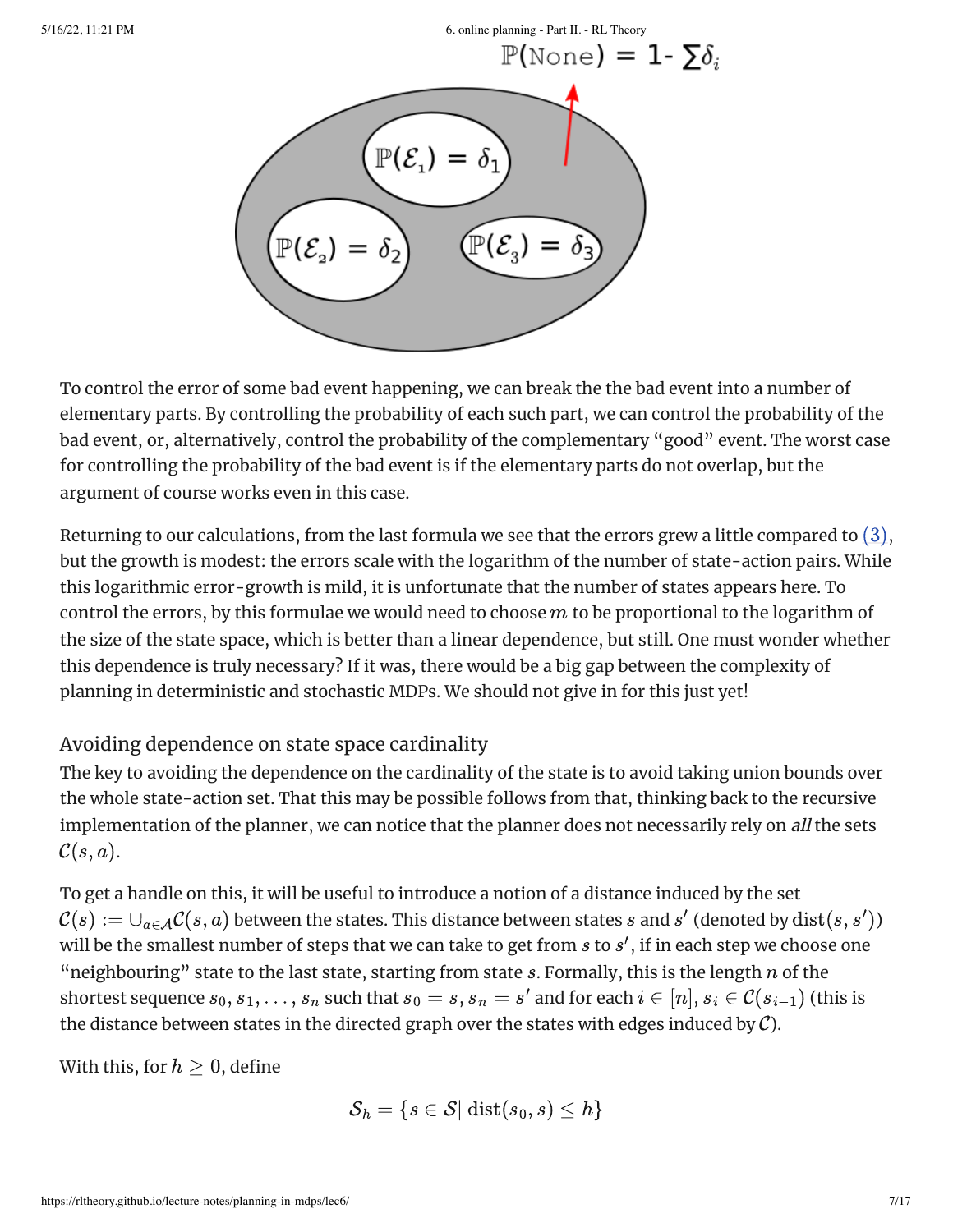as the set of states accessible from  $s_0$  by at most  $h$  steps. Note that this is a nested sequence of sets and  $\mathcal{S}_0 = s_0, \mathcal{S}_1$  contains  $s_0$  and its immediate "neighbors", etc.

We may now observe that in the calculation of  $Q_H(s_0, \cdot)$  when function  $q$  is called with a certain value of  $0\leq k\leq H,$  for the state that appears in the call we have

$$
s\in\mathcal{S}_{H-k}\,.
$$

This can be proved by induction on  $k$ , starting with  $k = H.$ 

 $\triangleright$  Click here for the proof.

Taking into account that when  $q$  is called with  $k=0,$  the sets  $\mathcal{C}(s, a)$  are not used (line 2), we see that only states  $s$  from  $\mathcal{S}_{H-1}$  are such that the calculation ever uses the set  $\mathcal{C}(s,a).$  Since  $|\mathcal{C}(s,a)|=m,$ 

$$
\mathcal{S}_h \leq 1 + (mA) + \cdots + (mA)^h \leq (mA)^{h+1}
$$

and in particular,  $\mathcal{S}_{H-1} \leq (mA)^H$ , which is independent of the size of the state space. Of course, all along, we knew this very well: This is why the total runtime is also independent of the size of the state space. encouring and states accordists from  $\rho_3$  by at mean following. Note that there is a mean of equal to the set of the set of the set of the set of the set of the set of the set of the set of the set of the set of the set

The plan is to take advantage of this to avoid a union bound over all possible state-action pairs. We start with a recursive expression for the errors.

Recall that  $\delta_H = \| (\hat T^H {\bf 0})(s_0, \cdot) - q^*(s_0, \cdot) \|_\infty.$  By the triangle inequality,

$$
\delta_H = \|(\hat T^H {\bf 0})(s_0,\cdot)-q^*(s_0,\cdot)\|_\infty \leq \|(\hat T\hat T^{H-1}{\bf 0})(s_0,\cdot)-\hat Tq^*(s_0,\cdot)\|_\infty + \|\hat Tq^*(s_0,\cdot)-q^*(s_0,\cdot)\|_\infty\,.
$$

Now, observing that

$$
|\hat{T}q(s,a)-\hat{T}q^*(s,a)|\leq \frac{\gamma}{m}\sum_{s'\in \mathcal{C}(s,a)}|Mq-v^*|(s')\leq \gamma \max_{s'\in \mathcal{C}(s)}|Mq-v^*|(s')\,,
$$

we see that

$$
\delta_H \leq \gamma \max_{s' \in \mathcal{C}(s_0), a \in \mathcal{A}} |(\hat{T}^{H-1}\mathbf{0})(s',a) - q^*(s',a)| + \|\hat{T}q^*(s_0,\cdot) - q^*(s_0,\cdot)\|_\infty\,.
$$

In particular, defining

$$
\delta_h = \max_{\substack{s' \in \mathcal{S}_{H-h}, a \in \mathcal{A} \\ =: \|\hat{T}^h \mathbf{0} - q^*\|_{\mathcal{S}_{H-h}}}} \frac{|\hat{T}^h \mathbf{0}(s',a) - q^*(s',a)|}{\cdot \| \hat{T}^h \mathbf{0} - q^*\|_{\mathcal{S}_{H-h}}},
$$

we see that

$$
\delta_H \leq \gamma \delta_{H-1} + \|\hat{T}q^* - q^*\|_{\mathcal{S}_0}\,,
$$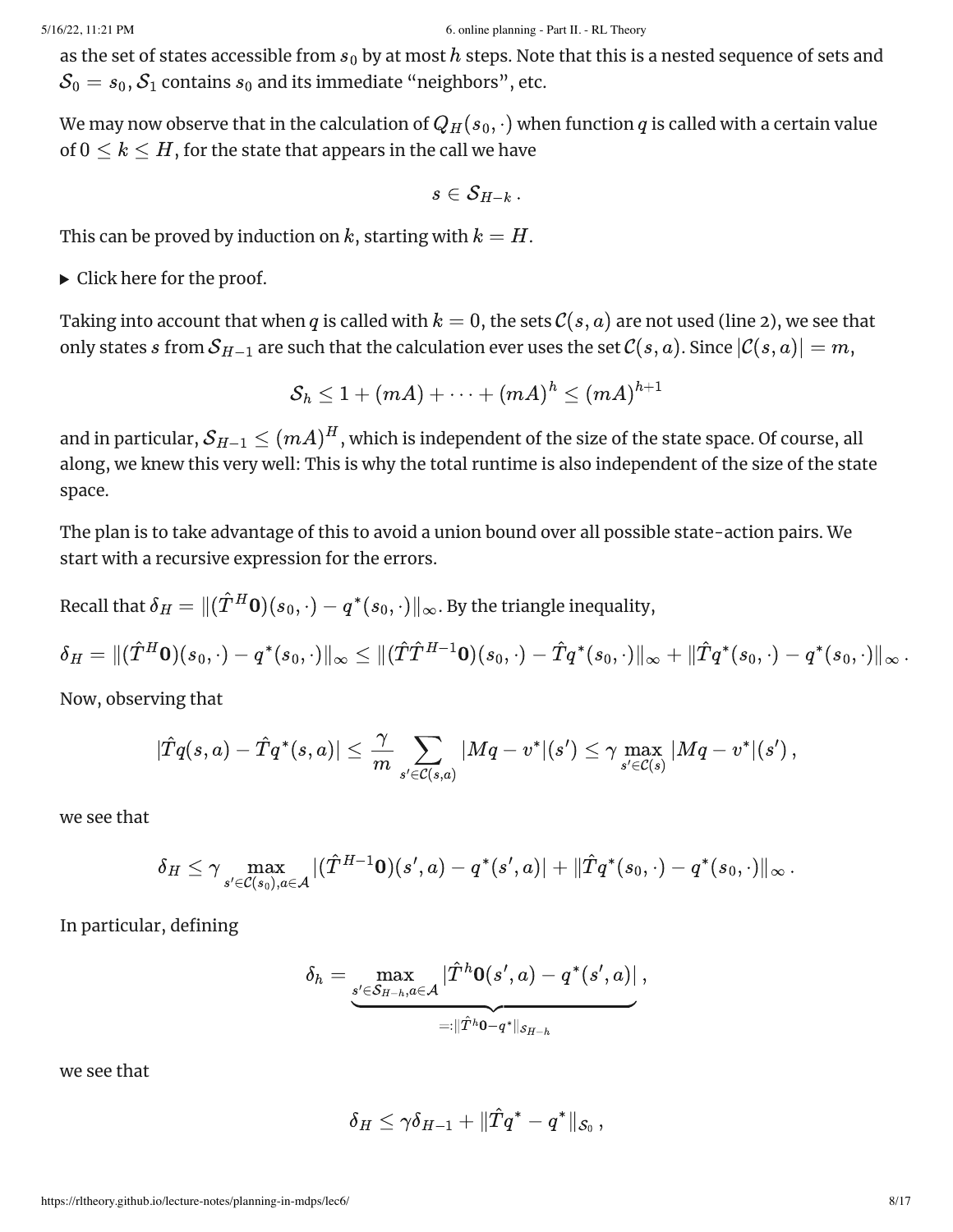where we use the notation  $\|q\|_{\mathcal U}=\max_{s\in\mathcal U,\max_{a\in\mathcal A}}|q(s,a)|.$  More generally, we can prove by induction on  $1 \leq h \leq H$  (starting with  $h = H$ ) that

$$
\delta_h \leq \gamma \delta_{h-1} + \|\hat T q^* - q^*\|_{\mathcal{S}_{H-h}} \leq \gamma \delta_{h-1} + \underbrace{\|\hat T q^* - q^*\|_{\mathcal{S}_{H-1}}}_{=: \varepsilon'/(1-\gamma)},
$$

while

$$
\delta_0=\|q^*\|_{\mathcal{S}_H}\leq \|q^*\|_\infty\leq \frac{1}{1-\gamma}\,,
$$

where the last inequality uses that  $r_a(s) \in [0,1],$  which we shall assume for simplicity. Unfolding this recursion for  $(\delta_h)_h$ , letting

we get

$$
\delta_H \leq \frac{\gamma^H + \varepsilon' (1+\gamma+\dots+\gamma^{H-1})}{1-\gamma} \leq \left(\gamma^H + \frac{\varepsilon'}{1-\gamma}\right) \frac{1}{1-\gamma}. \tag{5}
$$

We see that the first term in the sum on the right-hand side (in the parenthesis) is controlled by  $H.$  It remains to show that  $\varepsilon'$  can also be controlled (by choosing  $m$  appropriately).

In fact, notice that  $\varepsilon'/(1-\gamma)$  is the maximum-norm error with which  $\hat Tq^*$  approximates  $q^* = Tq^*$ , but only for states in  $\mathcal{S}_{H-1}$  we need to control this error. By our earlier argument, this set has at most  $(mA)^H$  states, hence, it is believable that this error can be controlled even when  $m$  is chosen independently of the number of states.

Controlling  $\|\hat{T}q^* - q^*\|_{\mathcal{S}_{H-1}}$ 

Since  $\mathcal{S}_{H-1}$  has only  $(mA)^H$  states in it, one's first instinct is to take a union bound over the error events for the states in this set. The trouble is that the set  $\mathcal{S}_{H-1}$  itself is random. As such, it is not clear, what the failure events should be? And how many failure events are we going to have? The size of this set is also random! Notice that if  $(A_i)_{i\in[n]}$  are some events with  $\mathbb{P}(A_i)\leq \delta$  and  $I_1,\ldots,I_k\in[n]$  are random indices, it does not hold that  $\mathbb{P}(\dot\cup_{j=1}^k A_{I_j})\leq k\delta$ : One cannot apply the union bound to randomly chosen events. In fact, in the worst case,  $\check{\mathbb{P}}(\cup_{j=1}^k A_{I_j}) = n\delta.$ 

To exploit that  $\mathcal{S}_{H-1}$  is a small set, we need to use one more time the structure. The reason that the randomness of  $\mathcal{S}_{H-1}$  is not going to matter too much is because of the special way this set is constructed. First of all, clearly,  $s_0\in \mathcal{S}_{H-1}$  always and at this state the error  $\|(\hat{T}q^*)(s_0,\cdot) - Tq^*(s_0,\cdot)\|_\infty$  is under control by Hoeffding's inequality. Next, we may consider the neighbors of  $s_0.$  If  $S\in{\mathcal C}(s_0),$  either  $S=s_0,$  in which case we already know that the error at  $S$  is under control, or  $S$  is a "bona fide neighbor" and we can think of then generating the elements in  $\mathcal C(S, a)$  just inside the call of  $q$ . Ultimately, the error at such a neighbor is under control because, by definition, all the sets  $\mathcal{C}(s, a)$  (with  $(s, a)$  sweeping through all possible state-action pairs) are **independently** chosen. case, or  $m_1 = m_1$ <br>
where we measure the maturites  $|a_0|_W = m_1 \pi r_{\text{min,obs}}$ ,  $\frac{1}{2}$ ,  $\frac{1}{2}$ ,  $\frac{1}{2}$ ,  $\frac{1}{2}$ ,  $\frac{1}{2}$ ,  $\frac{1}{2}$ ,  $\frac{1}{2}$ ,  $\frac{1}{2}$ ,  $\frac{1}{2}$ ,  $\frac{1}{2}$ ,  $\frac{1}{2}$ ,  $\frac{1}{2}$ ,  $\frac{1}{2}$ ,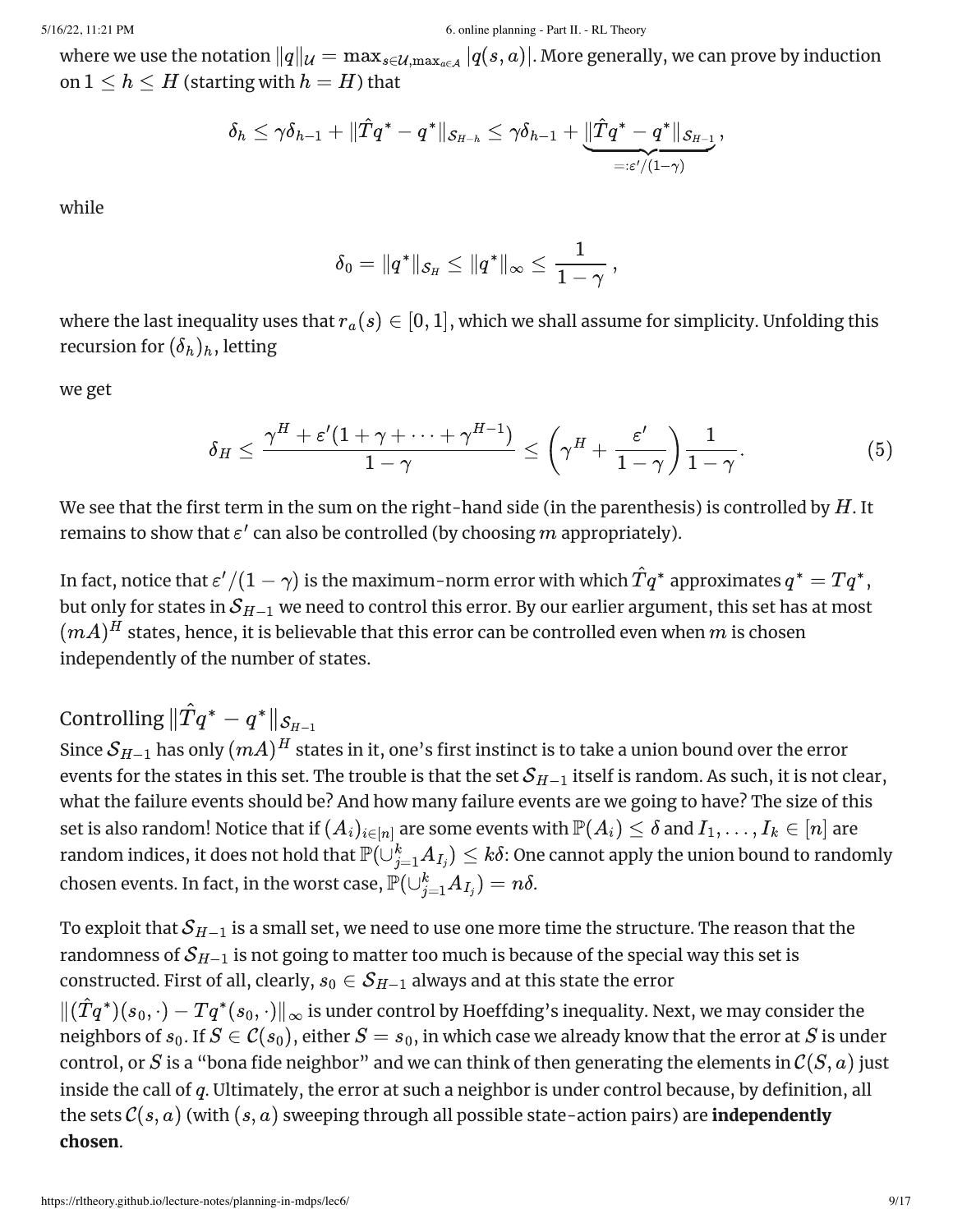This suggests that we should consider the chronological order in which in the recursive call of function  $q$  the states in  $\mathcal{S}_{H-1}$  appear. Let this order be  $S_1, S_2, \ldots, S_n,$  where  $n=1+(mA)+\cdots+(mA)^{H-1},$  $S_1=s_0, S_2$  is the second state that  $q$  is called on (necessarily,  $S_2\in {\cal C}(s_0)$ ),  $S_3$  is the third such state. Note that states may reappear in this sequence multiple times. Furthermore, by construction,  $\mathcal{S}_{H-1}=\{S_1,\ldots,S_n\}.$  Also note that the length of this sequence is not random: This length is exactly the number of times  $q$  is called, which is clearly not random.

That  $\|\hat{T}q^* - q^*\|_{\mathcal{S}_{H-1}} = \|\hat{T}q^* - Tq^*\|_{\mathcal{S}_{H-1}}$  is under control directly follows from the next lemma:

**Lemma:** Assume that the immediate rewards belong to the  $[0,1]$  interval. For any  $0 \leq \zeta \leq 1$  with probability  $1 - An\zeta$ , for any  $1 \leq i \leq n$ ,

$$
\|\hat{T}q^*(S_i,\cdot)-q^*(S_i,\cdot)\|_\infty\leq \Delta(\zeta,m)\,,
$$

where  $\Delta$  is given by  $(3)$ .

**Proof:** Recall that  $\mathcal{C}(s,a)=(S'_1(s,a),\ldots,S'_m(s,a))$  where  $(i)$  the  $(\mathcal{C}(s,a))_{(s,a)}$  are mutually independent and (ii) for any  $(s,a), (S'_i(s,a))_i$  is an i.i.d. sequence with common distribution  $P_a(s)$ .  $S'_{1}(s, a), \ldots, S'_{m}(s, a))$  where *(i)* the  $(\mathcal{C}(s, a))_{(s, a)}$  $\mathcal{H}_i(s,a))_i$  is an i.i.d. sequence with common distribution  $P_a(s).$ 

For  $s \in \mathcal{S}, a \in \mathcal{A}, C \in \mathcal{S}^m,$  let

<span id="page-9-0"></span>
$$
g(s,a,C)=|\frac{\gamma}{m}\sum_{s'\in C}v^*(s')\ -\langle P_a(s),v^*\rangle|
$$

(as earlier,  $s' \in C$  means that  $s'$  is an element of the set composed of the elements in the sequence  $C$ ). Recall that by the definition of  $\hat{T}$  and the properties of  $q^*,$ 

$$
|\hat{T}q^*(s, a) - q^*(s, a)| = |\frac{\gamma}{m} \sum_{s' \in \mathcal{C}(s, a)} v^*(s')| - \langle P_a(s), v^* \rangle| = g(s, a, \mathcal{C}(s, a)). \tag{6}
$$

Fix  $1\leq i\leq n.$  Let  $\tau=\min\{1\leq j\leq i\,:\,S_j=S_i\}.$  That is,  $\tau$  is the time when  $S_i$  first appears in the sequence  $\{S_i\}_i$ .

Fix  $a\in\mathcal A$ . We claim that given  $S_\tau$ ,  $(S'_j(S_\tau,a))_{j=1}^m$  is i.i.d. with common distribution  $P_a(S_\tau).$  That is, for any  $s, s'_1, \ldots, s'_m \in \mathcal{S},$  $j'_{j}(S_{\tau},a))_{j=1}^m$  is i.i.d. with common distribution  $P_a(S_{\tau}).$ 

$$
\mathbb{P}(S_1'(S_\tau, a) = s_1', \dots, S_m'(S_\tau, a) = s_m' | S_\tau = s) = \prod_{j=1}^m P(s, a, s_j')
$$
(7)

Note that given this, for any  $\Delta \geq 0$ , by  $(6)$ ,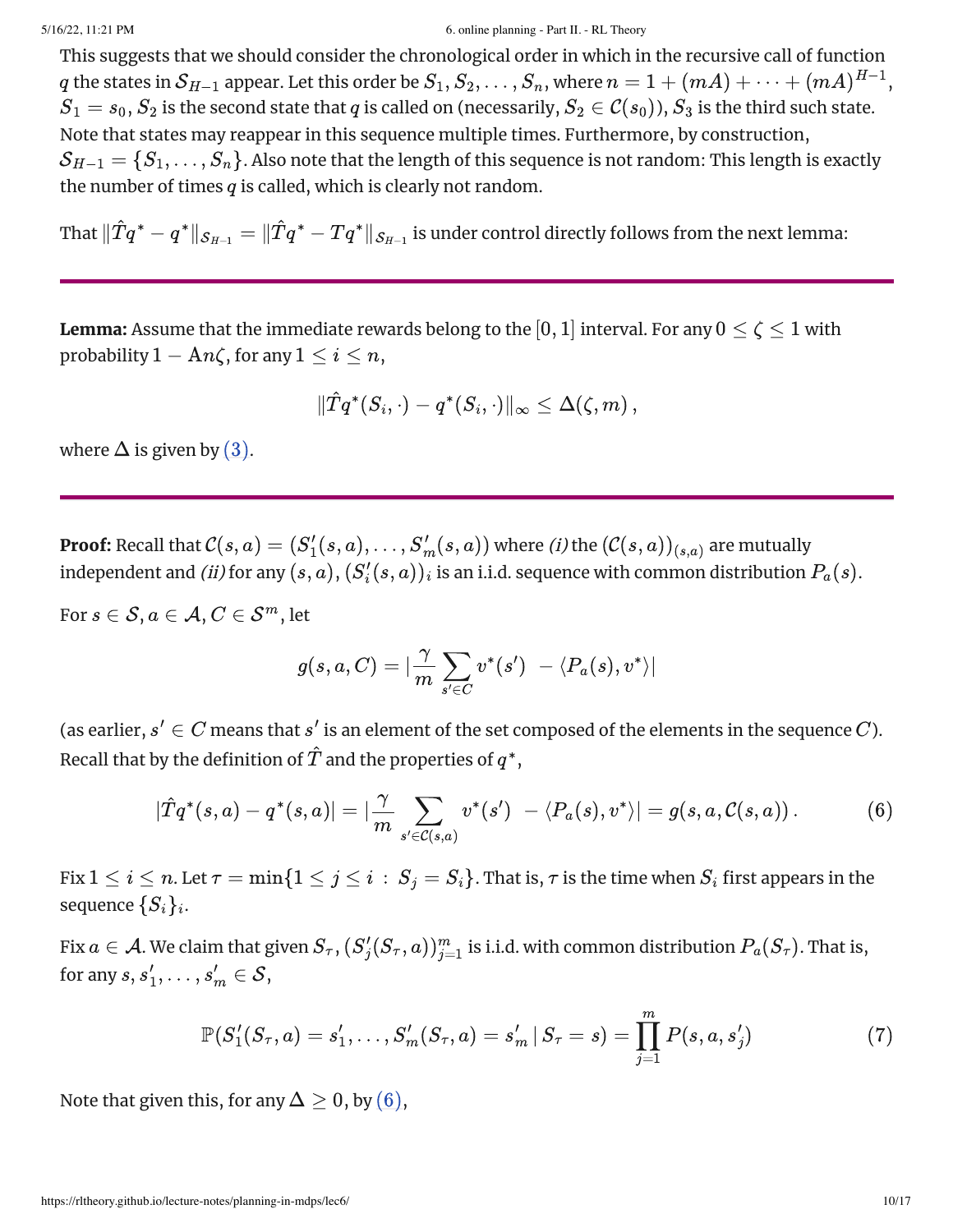$$
\begin{aligned} &\mathbb{P}(|\hat{T}q^*(S_i,a)-q^*(S_i,a)|>\Delta)=\mathbb{P}(g(S_i,a,\mathcal{C}(S_i,a))>\Delta)\\ &=\mathbb{P}(g(S_\tau,a,\mathcal{C}(S_\tau,a))>\Delta)\\ &=\sum_{s}\mathbb{P}(g(s,a,\mathcal{C}(s,a))>\Delta,S_\tau=s)\\ &=\sum_{s}\sum_{1\leq j\leq i}\mathbb{P}(g(s,a,\mathcal{C}(s,a))>\Delta,S_j=s,\tau=j)\\ &=\sum_{s}\sum_{1\leq j\leq i}\sum_{\substack{s_{1:j-1}\in\mathcal{S}^{j-1}:\\s\notin s_{1:j-1}}}\mathbb{P}(g(s,a,\mathcal{C}(s,a))>\Delta,S_j=s,S_{1:j-1}=s_{1:j-1})\\ &=\sum_{s}\sum_{1\leq j\leq i}\sum_{\substack{s_{1:j-1}\in\mathcal{S}^{j-1}:\\s\notin s_{1:j-1}}}\mathbb{P}(g(s,a,\mathcal{C}(s,a))>\Delta,\phi_j(s,s_{1:j-1},\mathcal{C}(s_1),\ldots,\mathcal{C}(s_{j-1}))=1)\,, \end{aligned}
$$

for some binary valued functions  $\phi_1, \ldots, \phi_i$  where for  $1 \leq j \leq i,$   $\phi_j$  is defined so that

$$
\phi_j(s,s_{1:j-1},\mathcal{C}(s_1),\ldots,\mathcal{C}(s_{j-1}))=1
$$

holds if and only if  $S_j=s, S_{1:j-1}=s_{1:j-1}$  holds, where  $s\in\mathcal{S}$  and  $s_{1:j-1}\in\mathcal{S}^{j-1}$  are arbitrary so that  $s \notin s_{1:j-1}.$  That such functions exist follows because for any sequence  $s_{1:j}$  to verify whether  $S_{1:j} = s_{1:j}$ the knowledge of the sets  $\mathcal{C}(s_1),\dots,\mathcal{C}(s_{j-1})$  suffices: The appropriate function should first check  $S_1 = s_1,$  then move on to checking  $S_2 = s_2$  only if  $S_1 = s_1$  holds, etc.

Now, notice that by our assumptions, for  $s\notin s_{1:j-1},$   $\mathcal{C}(s,a)$  and  $\phi_j(s,s_{1:j-1},\mathcal{C}(s_1),\ldots,\mathcal{C}(s_{j-1}))=1$ are independent of each other. Hence,

$$
\mathbb{P}(g(s,a,\mathcal{C}(s,a)) > \Delta, \phi_j(s,s_{1:j-1},\mathcal{C}(s_1),\ldots,\mathcal{C}(s_{j-1})) = 1)\\ = \mathbb{P}(g(s,a,\mathcal{C}(s,a)) > \Delta) \cdot \mathbb{P}(\phi_j(s,s_{1:j-1},\mathcal{C}(s_1),\ldots,\mathcal{C}(s_{j-1})) = 1)\,.
$$

Plugging this back into the previous displayed equation, "unrolling" the expansion done using the law of total probability, we find that

$$
\mathbb{P}(|\hat{T}q^*(S_i,a)-q^*(S_i,a)|>\Delta)=\sum_s\mathbb{P}(g(s,a,\mathcal{C}(s,a))>\Delta)\mathbb{P}(S_\tau=s)\,.
$$

Now, choose  $\Delta = \Delta(\zeta,m)$  from  $(3)$  so that, thanks to  $|q^*|_\infty \leq 1/(1-\gamma)$ , for any fixed  $(s,a),$  $\mathbb{P}(g(s,a,\mathcal{C}(s,a))>\Delta(\zeta,m))\leq \zeta$  Plugging this in into the previous display we get

$$
\mathbb{P}(|\hat{T}q^*(S_i,a)-q^*(S_i,a)|>\Delta(\zeta,m))\leq \zeta \sum_s \mathbb{P}(S_\tau=s)=\zeta\,.
$$

The claim the follows by a union bound over all actions and all  $1\leq i\leq n.$   $\qquad \blacksquare$ 

## Final error bound

Putting everything together, we get that for any  $0 \leq \zeta \leq 1,$  the policy  $\hat{\pi}$  induced by the planner is  $\epsilon(m,H,\zeta)$ -optimal with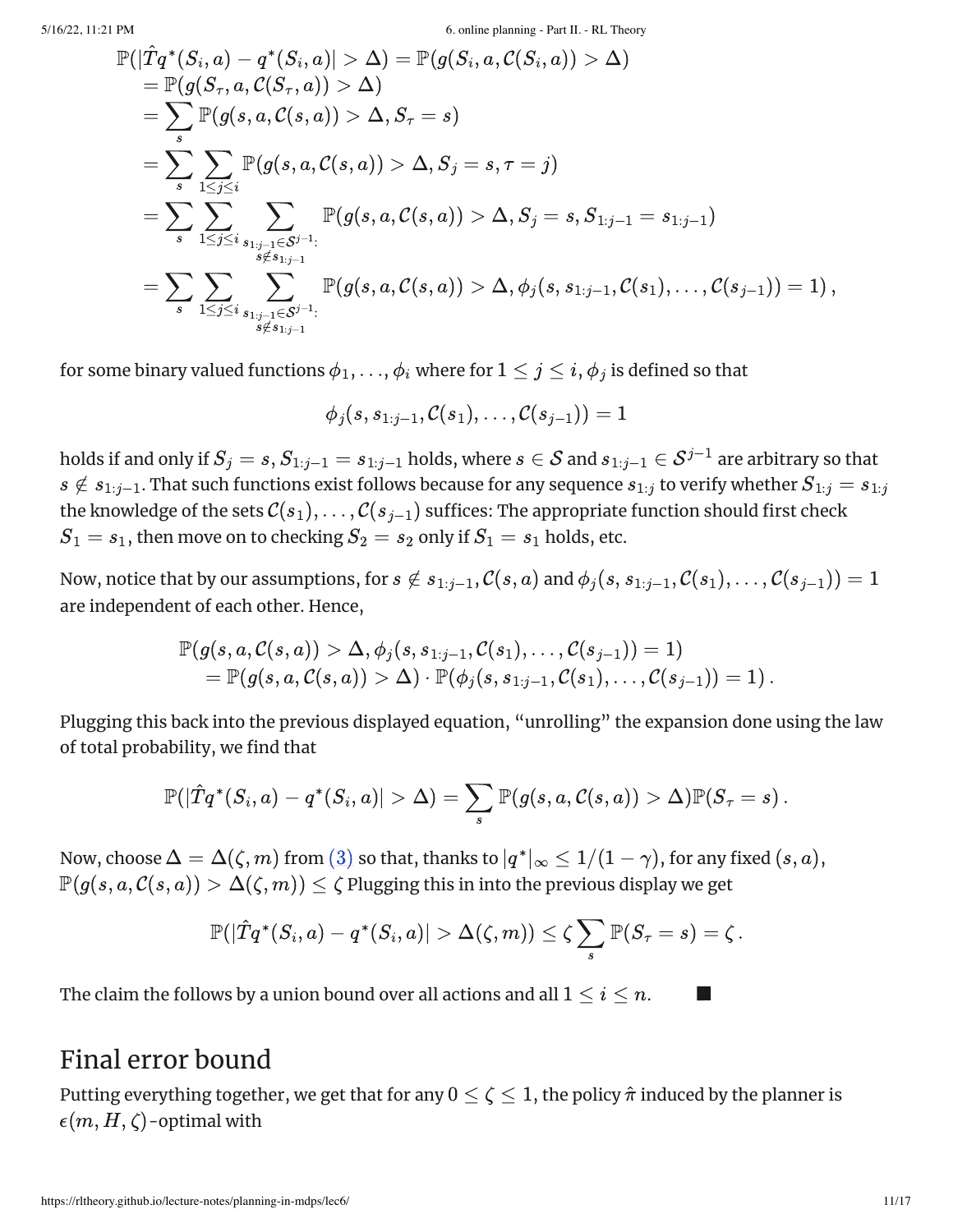$$
\epsilon(m,H,\zeta):=\frac{2}{(1-\gamma)^2}\left[\gamma^H+\frac{1}{1-\gamma}\sqrt{\frac{\log\left(\frac{2n\mathrm{A}}{\zeta}\right)}{2m}}+\zeta\right].
$$

Thus, to obtain a planner that induces a  $\delta$ -optimal policy, we can set  $H, \zeta$  and  $m$  so that each term above contributes at most  $\delta/3$ :

$$
= \frac{2\gamma^H}{(1-\gamma)^2} \left[ \gamma^{11} + \frac{1-\gamma}{1-\gamma} \sqrt{\frac{2m}{2m}} \right]
$$
  
uces a  $\delta$ -optimal policy, we can set *H*  

$$
\frac{2\gamma^H}{1-\gamma} \le (1-\gamma) \frac{\delta}{3},
$$

$$
\zeta \le (1-\gamma)^2 \frac{\delta}{6} \quad \text{and}
$$

$$
\frac{m}{\log\left(\frac{2nA}{\zeta}\right)} \ge \frac{18}{\delta^2 (1-\gamma)^6}.
$$

$$
\left[ H_{\gamma,(1-\gamma)\delta/6} \right].
$$
 We can also set  $\zeta = (1)$   
nequality, recall that  $n = (mA)^H$ . To  
hich we cite without a proof:  

$$
t t^* = \frac{2}{a} \left[ \log\left(\frac{1}{a}\right) - b \right].
$$
 Then, for any  

$$
at + b > \log(t).
$$

For  $H$  we get that we can set  $H=\lceil H_{\gamma,(1-\gamma)\delta/6}\rceil.$  We can also set  $\zeta=(1-\gamma)^2\delta/6.$  To solve for the smallest  $m$  that satisfies the last inequality, recall that  $n=(mA)^H.$  To find the critical value of  $m$  note the following elementary result which we cite without a proof:  $\frac{1}{\sqrt{6}}$  so crimes

**Proposition:** Let  $a>0,$   $b\in\mathbb{R}.$  Let  $t^*=\frac{2}{a}\big[\log\big(\frac{1}{a}\big)-b\big].$  Then, for any positive real  $t$  such that  $t\geq t^* ,$  $\left\lfloor\frac{1}{a}\right\rfloor-b\big].$  Then, for any positive real  $t$  such that  $t\geq t^*,$ 

 $at + b > log(t)$ .

From this, defining

<span id="page-11-0"></span>
$$
c_\delta = \frac{18}{\delta^2 (1-\gamma)^6}
$$

and

$$
m^*(\delta, A) = 2c_{\delta} \left[ H \log(c_{\delta} H) + \log \left( \frac{12}{(1 - \gamma)^2 \delta} \right) + (H + 1) \log(A) \right]
$$
(8)

if  $m\geq m^*$  then all the inequalities are satisfied. Putting things together, we thus get the following result:

**Theorem:** Assume that the immediate rewards belong to the  $[0, 1]$  interval. There is an online planner such that for any  $\delta \geq 0,$  in any discounted MDP with discount factor  $\gamma,$  the planner induces a  $\delta$ -optimal policy and uses at most  $O((m^*\mathrm{A})^H)$  elementary arithmetic and logic operations per its calls, where  $\hat{m}^*(\delta, \mathrm{A})$  is given by  $(\mathrm{8})$  and  $H = \lceil H_{\gamma,(1-\gamma)\delta/3} \rceil$ .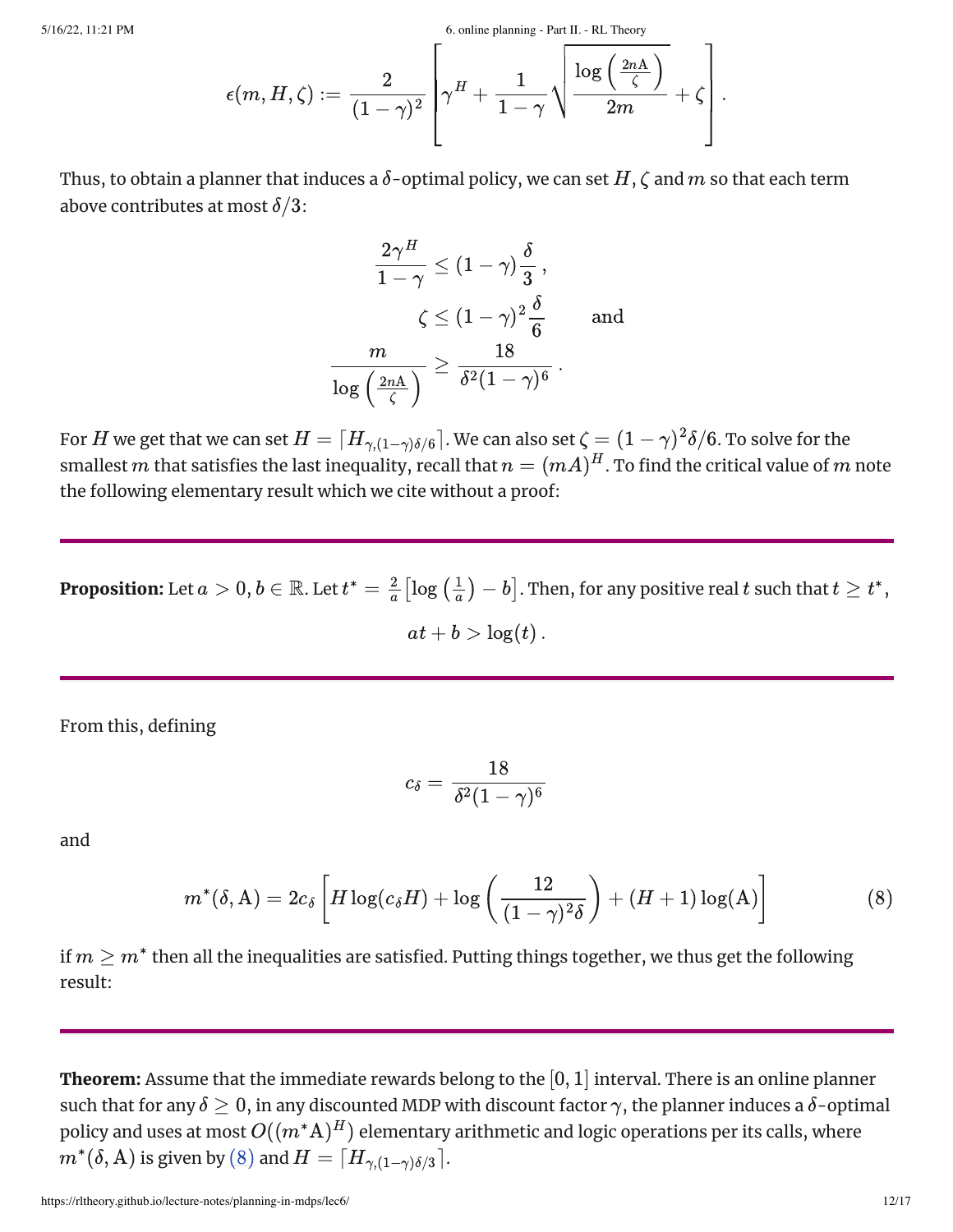Overall, we see that the runtime did increase compared to the deterministic case (apart from logarithmic factors, in the above result  $m = H^7/\delta^2$  whereas in the deterministic case  $m=1!$  ), but we managed to get a runtime that is independent of the cardinality of the state space. Again, what is troubling is the exponential dependence on the effective horizon, though as we have seen, in the worst-case, this is unavoidable. In the next lectures we will consider proving the planner with extra information so that this exponential dependence can be avoided.

### Notes

### Sparse lookahead trees

The idea of the algorithm that we analyzed comes from a paper by Kearns, [Mansour](#page-15-0) and Ng from 2002. In their paper they consider the version of the algorithm which creates a fresh "new" random set  $\mathcal{C}(s,a)$  in *every* recursive call. This makes it harder to see their algorithm as approximating the Bellman operator, but in effect, the two approaches are by and large the same. In fact, if we introduce  $H$  random operators,  $\hat{T}_1,...,\hat{T}_H$  which are the same as  $\hat{T}$  above but  $\hat{T}_h$  has its own "private" sets  $(\hat{C}_h(s,a))_{(s,a)},$ then their algorithm can be written as computing

$$
A = \arg\max_a (\hat{T}_1 \dots \hat{T}_h \mathbf{0})(s_0, a) \, .
$$

It is not hard to modify the analysis given here to accommodate this change. With this, one can also interpret the calculations done by the algorithm as backing up values in a "sparse lookahead tree" built recursively from  $s_0$ .

Much work has been devoted to improving these basic ideas and eventually these ideas led to various Monte-Carlo tree search algorithms, including yours truly's UCT. In general, these algorithms attempt to improve on the runtime by building the trees when they need to be built. As it turns out, a useful strategy here is to expand nodes which in a way hold the greatest promise to improve the value at the "root". This is known as the "optimisism in planning". Note that A\* (and its MDP relative, AO) are also based on optimism: A's admissible heuristic functions in our language correspond to functions that upper bound the optimal value. The definite source on MCTS theory as of today is Remi Munos's [monograph](https://www.nowpublishers.com/article/Details/MAL-038).

### Measure concentration

Hoeffding's inequality is a special case of what is known as measure concentration. This phrase refers to that the empirical measure induced by a sample is a good approximation to the whole measure. The simplest case is when one just compares the means of the measures (the empirical and the samplegenerating one), giving rise to concentration inequalities around the mean. Hoeffding's inequality is an example. What we like about Hoeffding's inequality (besides that it is simple) is that the failure probability,  $\delta$  (later  $\zeta$ ) appears inside a logarithm. That means, that the price of being more stringent is mild. When the exact dependence is of type that appears in Hoeffding's inequality (i.e.,  $\sqrt{\log(1/\delta)})$ ), we say that the deviation of the subgaussian type because Gaussian random variables also satisfy an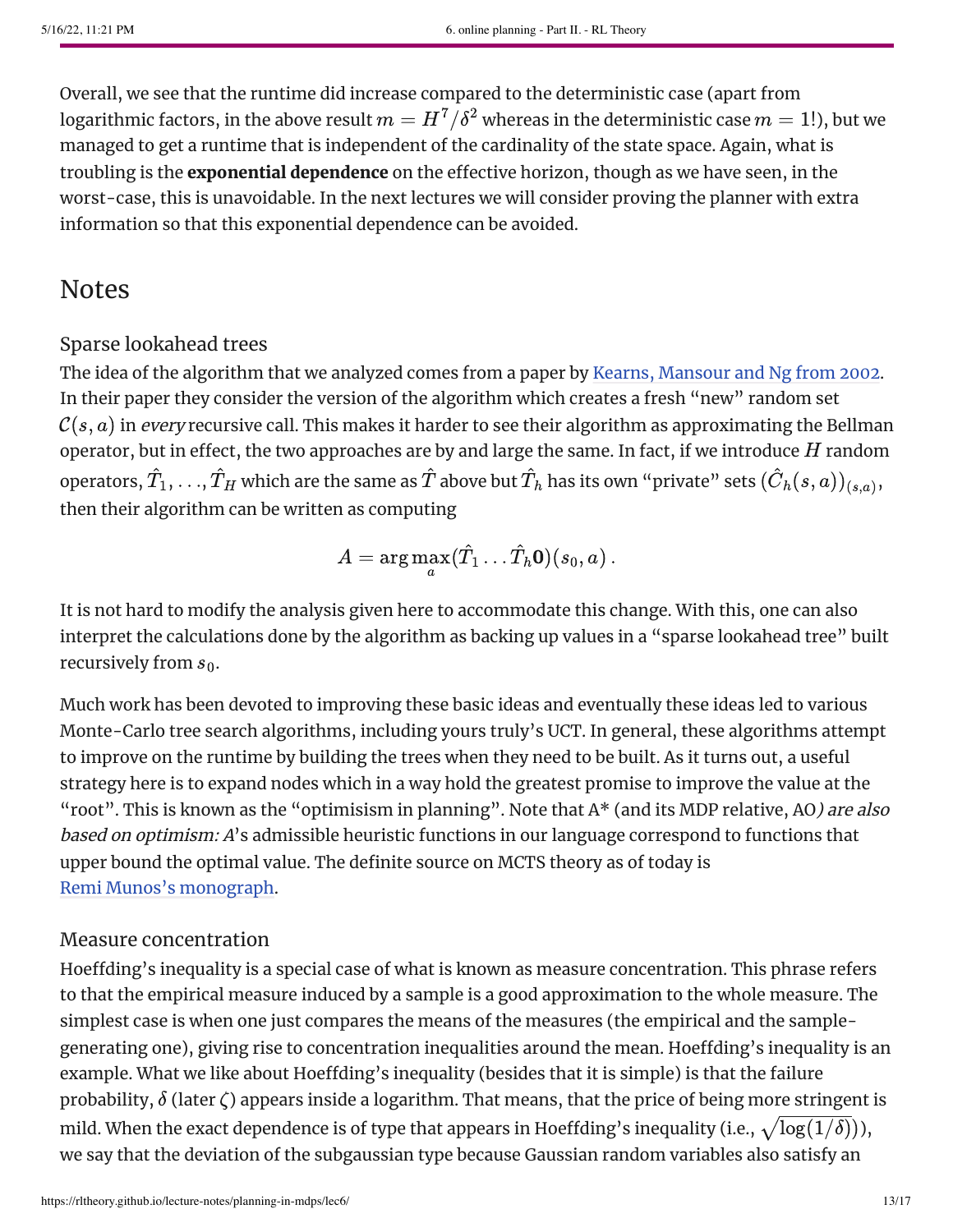inequality like this. Concentration of measure and concentration inequalities are a central topic in probability theory, with separate books devoted to them. A few favourites are given at the end of this notes . For learning purposes, Pollard's mini-book is nice (but all these books have pros and cons), or Vershynin's book.

#### The comparison inequality

The comparison inequality between the logarithm and the linear function is given as Proposition 4 [here](https://sites.ualberta.ca/~szepesva/papers/Allocation-TCS10.pdf). The proof is based on two observations: First, it is enough to consider the case when  $b=0$ . Then, if  $a\geq 1,$  the result is trivial, while for  $a < 1,$  the guess is based on doubling the value where the growth rate of  $t \mapsto at$  matches that of  $t \mapsto \log(t)$ .

#### A model-centered view and random operators

A key idea of this lecture is that  $\hat{T}$  is a good (random) approximation to  $T,$  hence, it can be used in place of  $T.$  One can also tell this story by saying that the data underlying  $\hat{T}$  gives a random approximation to the MDP; the transition probabilities of this random approximating MDP would be defined using

$$
\hat{P}(s,a,s') = \frac{1}{m} \sum_{s'' \in C(s,a)} \mathbb{I}\{s''=s'\}
$$

It may seem quite miraculous that with only a few elements in  $C(s, a)$  (i.e., small  $m$ ) we get a good approximation to the next state distribution. But so is the magic of randomness! Using a random operator (or a sequence of them, if, as outlined above, one uses a fresh set of random next state every time an update is calculated) in a dynamic programming method has been coined *empirical dynamic* programming by [Haskell](#page-16-0) et al..

<sup>A</sup> bigger point is that for <sup>a</sup> model to be <sup>a</sup> "good" approximation to the "true MDP", it suffices that the Bellman optimality operator that it induces is <sup>a</sup> "close" approximation to the Bellman optimality operator of the true MDP.

This in fact brings us to our next topic, which is what happens when the simulator is imperfect?

### Imperfect simulation model?

We can rarely expect simulators to be perfect. Luckily, not all is lost in this case. As noted above, if the simulator induced an MDP whose Bellman optimality operator is in a way close to the Bellman optimality operator of the true MDP, we expect the outcome of planning to be still a good policy in the true MDP.

In fact, the above proof has already all the key elements in place to show this. In particular, it is not hard to show that if  $\hat{T}$  is a  $\gamma$  max-norm contraction and  $\hat{q}^*$  is its fixed point then

$$
\|\hat{q}^* - q^*\|_\infty \leq \frac{\|\hat{T}q^* - Tq^*\|_\infty}{1 - \gamma}\,,
$$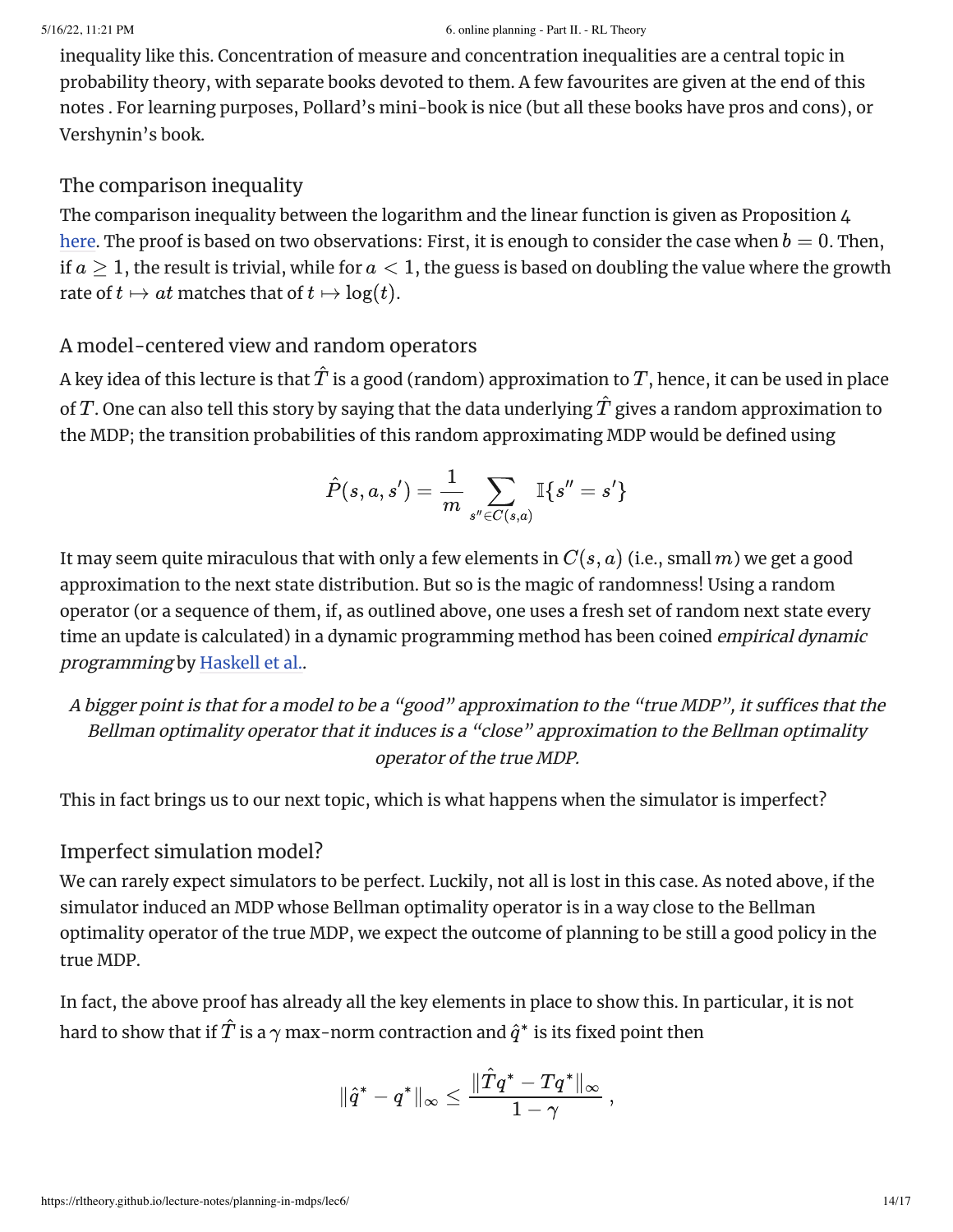which, combined with the our first [lemma](#page-2-0) of this lecture on the policy error bound gives that the policy that is greedy with respect to  $\hat{q}^*$  is

$$
\frac{2\|\hat{T}q^*-Tq^*\|_\infty}{(1-\gamma)^2}
$$

optimal in the MDP underlying  $T.$  We will return to this in later lectures. In particular, in batch reinforcement learning, one of the basic methods is to learn a "model" of the environment and as such it is inevitable to study the error that results from modelling errors. See [Lecture](https://rltheory.github.io/lecture-notes/batch-rl/lec17/) 17 and [Lecture](https://rltheory.github.io/lecture-notes/batch-rl/lec18/) 18.

#### Monte-Carlo methods

We saw in homework 0 that randomization may help a little, and today we saw that it can help in a more significant way. A major lesson again is that representations do matter: If the MDP is not given with a "generative simulator", getting such a simulator may be really hard. This is good to remember when it comes to learning models:

#### One should insist on learning models that make the job of planners easier.

Generative models are one such case, provably, as we have seen in today's lecture put together with our previous lower bound that involved the number of states. Randomization, more generally, is a powerful tool in computing science, which brings us to a somewhat philosophical question: What is randomness? Does "true randomness" exist? Can we really build computers to harness this?

### True randomness?

What is the meaning of "true" randomness? The margin is definitely not big enough to explain this. Hence, we just leave this there, hanging, for everyone to ponder about. But let's also note that this is a thoroughly studied question in theoretical computing science, with many beautiful results and even books. Arora and Barak's [book](#page-16-1) on computational complexity (Chapters 7, 20 and 21) is a good start for exploring this.

### Can we recycle the sets  $C(s, a)$  between the calls?

If simulation is expensive, it may be tempting to recycle the sets between calls of the planner. After all, even if we recycle these sets,  $\hat{\pi}$  will have the property that it selects  $\epsilon$ -optimizing actions with high probability at every state. However, this may not be a good idea. The reader is challenged to think about what can go wrong? The proof actually uses that the planner construct a new random operator  $\hat{T}$  with every call. But where is this used?

### The ubiquity of continuity arguments in the MDP literature

All the computations that we do with MDPs tend to be approximate. We evaluate policies approximately. We compute a Bellman back approximately. We have approximate models. We greedify approximately. If any of these operations could enlarge small errors, none of the approximate methods would work. The study of approximate computations (which is a necessity if one faces large MDPs) is a study of the sensitivity of the values of the resulting policies to the errors introduced in the computations. This, in numerical analysis, would be called error analysis. In other areas of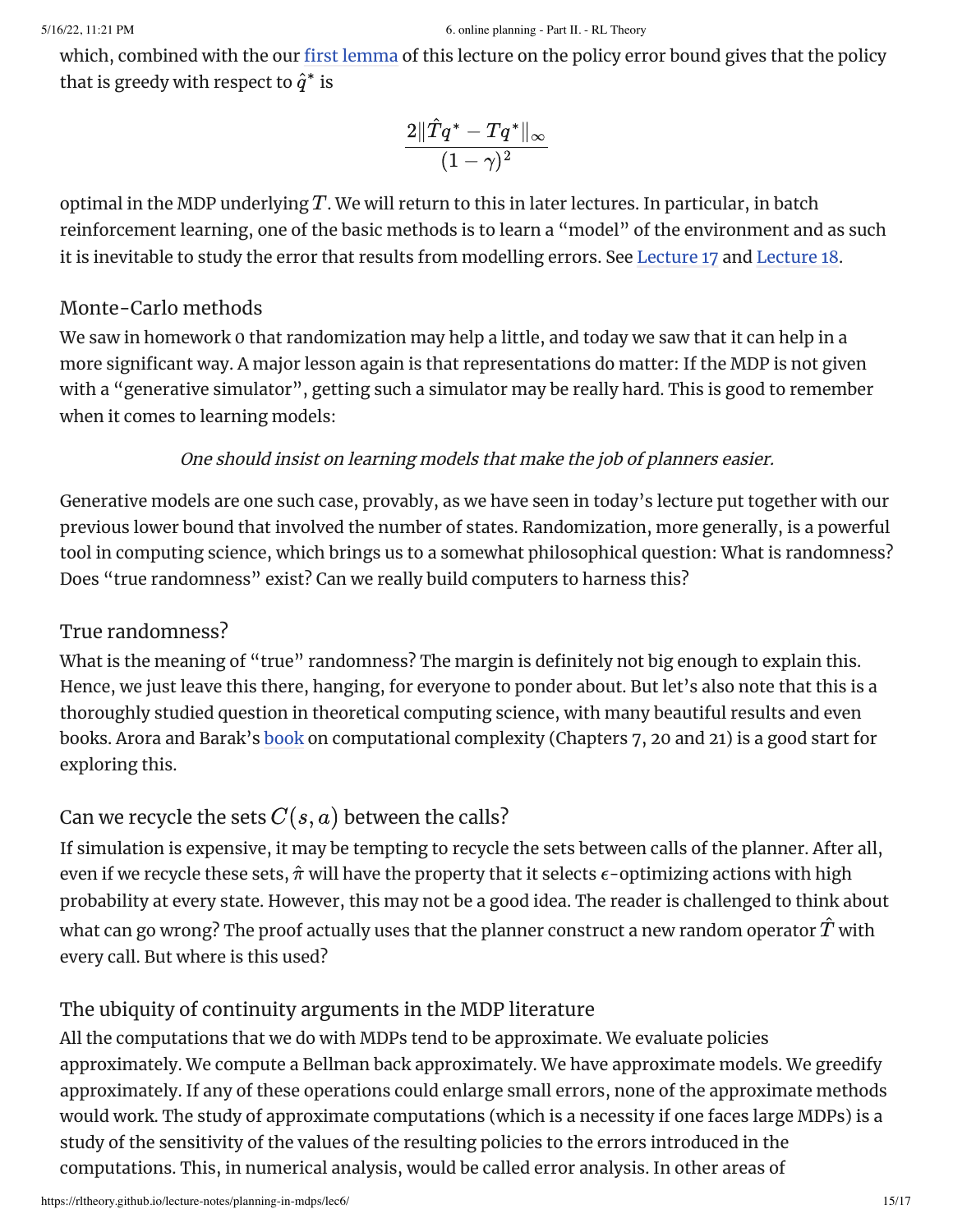mathematics, this is called sensitivity analysis. In fact, sensitivity analysis often involves computing derivatives to see how fast outputs change as the inputs change (which is that data that will be approximated). What should we be taking derivatives with respect to here? Well, it is always the data that is being changed. One can in fact use differentiation based sensitivity analysis everywhere. This has been tried a little in the "older" MDP literature and is also related to policy gradient theorems (that we will learn about laters). However, perhaps there are more nice things to be discovered about this approach.

### From local to online access

The algorithm that is analyzed in this lecture requires local access simulators. This is better than requiring global access, but worse than requiring online access. It remains an open question of whether with online access, one can also get a similar result than shown in the present lecture and if not, whether the sample complexity of planning remains finite under this setting.

### When the state space is small

For finite state-action MDPs where the rewards and transition probabilities are represented using tables, a previous [lecture's](https://rltheory.github.io/lecture-notes/planning-in-mdps/lec4/) main result established that an optimal policy of the MDP can be calculated by using at most  $O(H \text{poly}(S,A))$  arithmetic and logic operations (  $H=1/(1-\gamma)$  here). In the current lecture we saw that even when  $S$  is unbounded, given a simulator with local access,  $\tilde{O}((AH^7/\delta^2)^H)$  such elementary operations and calls to a simulator are sufficient. In a finite MDP, depending on the values of  $S, A$  and  $H,$  either policy iteration, or the online planner that builds the tree will be faster. But policy iteration (and value iteration) as described previously used a table representation. The question then arises of what is the sample complexity of planning with a simulator access to a finite MDP? If planning means outputting a policy, the complexity needs to scale with  $S_{\cdot}$  In the presence of global access simulators, a simple approach, is to sample an appropriate number of next states for each state-action pair to build an empirical (but "sparse") transition model and use this in connection with any MDP solver. We will see later in [Lecture](https://rltheory.github.io/lecture-notes/batch-rl/lec18/) 18 that in this case  $O(H^3SA/\delta^2)$ samples (or  $H^3/\delta^2$  samples per state-action pair) are sufficient to obtain a  $\delta$ -optimal policy.

In the case of online planning with global access, the sample complexity cannot be worse, but it is unclear whether it can be improved. Similarly, it is unclear what the complexity is in the case of either local or online access.

# References

- <span id="page-15-0"></span>Kearns, M., Mansour, Y., & Ng, A. Y. (2002). A sparse sampling algorithm for near-optimal planning in large Markov decision processes. Machine learning, 49(2), 193-208. [\[link\]](https://www.cis.upenn.edu/~mkearns/papers/sparsesampling-journal.pdf) •
- David Pollard (2015). A few good inequalities. Chapter 2 of a book under preparation with working title "MiniEmpirical". [\[link\]](http://www.stat.yale.edu/~pollard/Books/Mini/Basic.pdf)
- Stephane Boucheron, Gabor Lugosi and Pascal Massart (2012). Concentration inequalities: A nonasymptotic theory of indepndence. Clarendon Press – Oxford. [\[link\]](https://www.hse.ru/data/2016/11/24/1113029206/Concentration%20inequalities.pdf) •
- Roman Vershynin (2018). High-Dimensional Probability: An Introduction with Applications in Data Science. [\[link\]](https://www.math.uci.edu/~rvershyn/papers/HDP-book/HDP-book.html) •